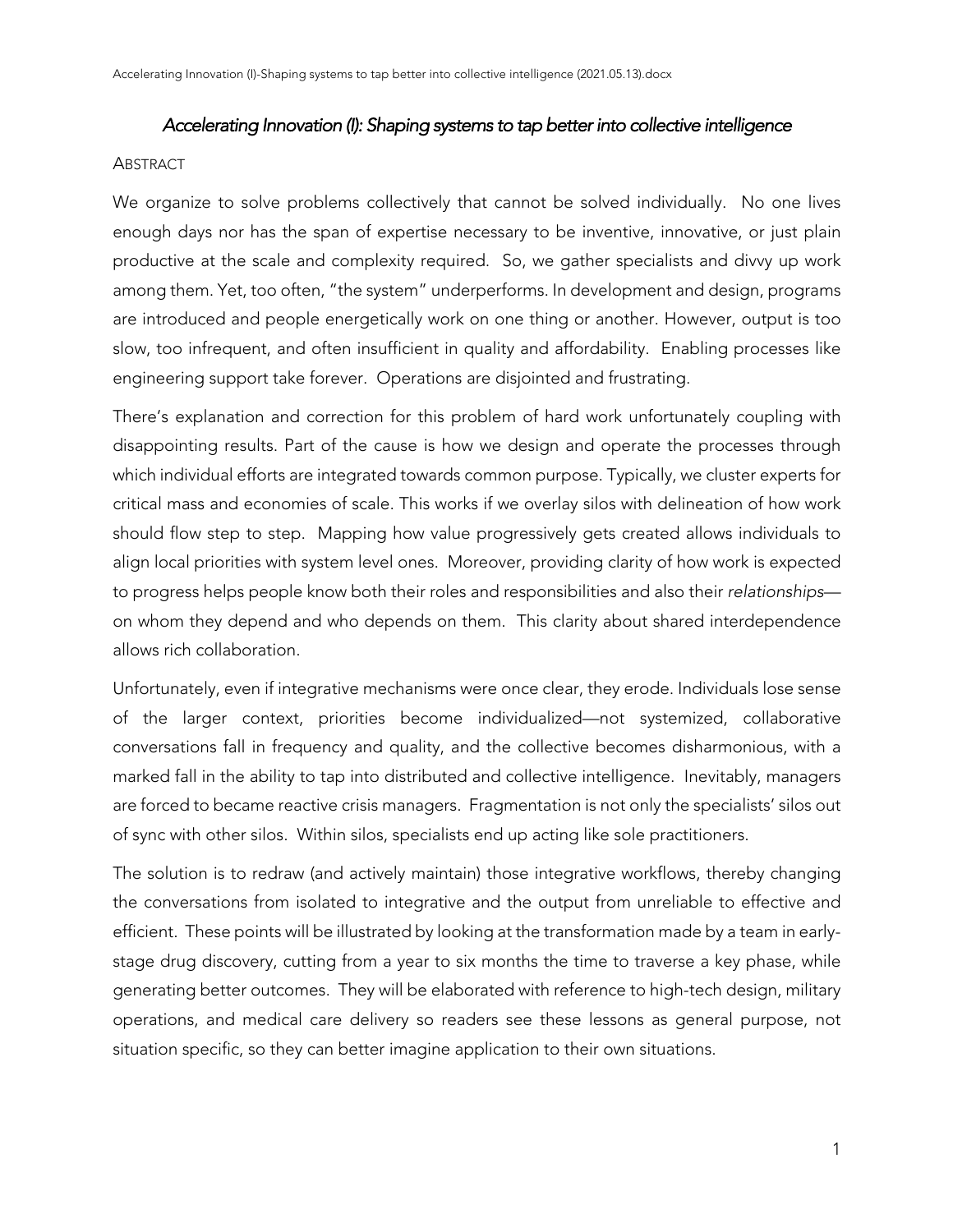### BETTER, FASTER, AND EASIER WOULD BE BETTER

Developing new medications engages humanity's best. Scientists, engineers, and technicians tap and add to society's collective wisdom to invent treatments for ailments that afflict others. Ask people why they do this type of work, and you'll realize their commitments are personal. Mottos like "providing health for all," "helping people do more, feel better, live longer," "creating a new generation of transformative medicines for patients," or "restoring health and saving lives" translate to particular individuals for whom remedy is needed.

Though inspiring, this work (like many others) can be frustrating. Developing medications can take a decade or more, costing billions, affecting availability and timeliness of treatment. One can imagine such delayed gratification impacting workers. In contrast, one can imagine the societal benefits of better therapies developed faster, easier, in greater variety and availability, and the commercial advantages for doing so. $^{\rm 1}$ 

Of course, this gap between potential and aspiration, on the one hand, and reality on the other, is not limited to drug development. For many organizations, the whole is far less than the sum promised by the parts. So, just as the diagnosis of these gaps shouldn't be read as sector specific to the cases in this paper, the corrective actions should be seen as general purpose too.

## WHERE TIME AND YIFLD IS LOST

Bringing these concerns to a practical level, scientists—at first, primarily chemists in one set of labs and biologists in another, in a phase called 'hit to lead'—asked, where they were losing time and yield, and where might they regain both? As we'll see, they recognized and remediated avoidable disconnects of individuals from the larger systems of which they were part. This created opportunity for richer collaboration—first within specialties ("1" in Figure 1), then across boundaries ("2"), and then to a wider swath of the specialties involved in the work ("3").

<sup>&</sup>lt;sup>1</sup> In fact, it's not so hard to imagine, given the costs of waiting a year for the broad availability of a covid vaccine coupled with the amazement that several appeared years faster than normal. We'll return to this later.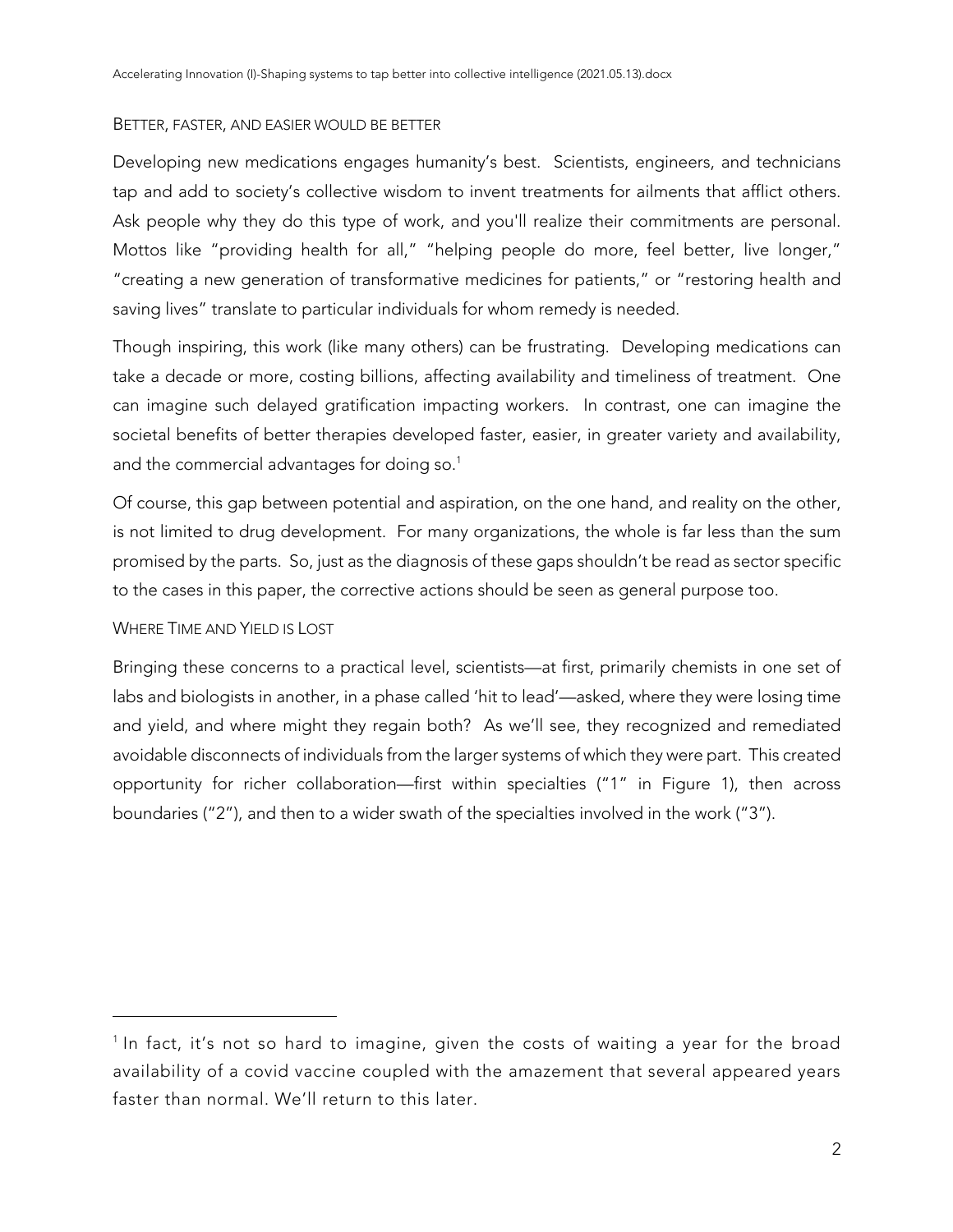# *Figure 1: expanding and improving the range of collaborative conversation*





3 and 4: Cross boundary collaboration and synchronization 5: Increase number of specialties in synchronized collaboration







As background, 'small molecule' drug development has an overall workflow, as in Figure 4. In target selection, biologists identify misbehaving cellular proteins that might cause disease. In lead discovery, biologists—with processes like high throughput screening and computational chemistry—identify molecule types that *might attach* to the protein, causing it to behave better. Hits are developed so they *actually attach* and have effect, becoming 'leads' that are promising enough to be developed further. Our case is about 'hit to lead' phase, the first arrow in Figure 2; lead optimization is the second loop.

*Figure 2*: Progressing a hit to a candidate: the white space in the rouge protein is the binding pocket for the therapeutic molecule. The 'hit' molecule (blue and purple) has some ability to affix to the target. The hit molecule is a starting point for designing compounds with better attachment and modulation properties. The lead molecule (orange and green) has those better qualities.

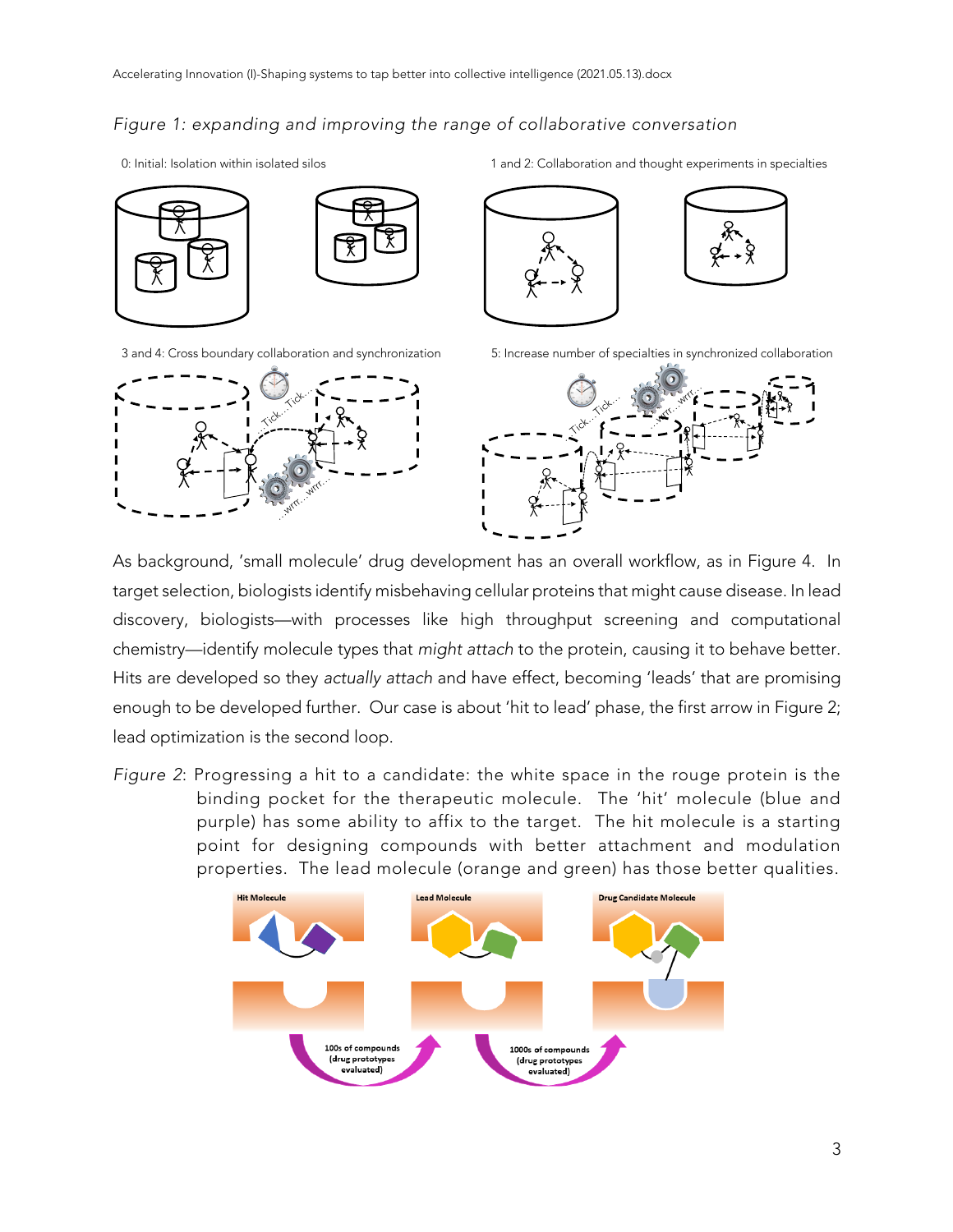To put this in more familiar terms, think about these hits as being akin to the building designer's back-of-the-envelope sketch for a building on a plot of land, the sketch being the compound, the plot the targeted protein. These capture an inspiration, but they're hardly an answer. Sketches have to be developed into floor plans and elevations, replete with overlays of electrical, plumping, HVAC, with due consideration to building regulations, and budget. Similarly, hits need to be developed into actual compounds that can be synthesized and which test well. Other sectors— IT, new product development, manufacturing systems design—all have transitions from roughcut ideas into detailed approaches for putting ideas into action.

With the biologists' hits in hand, the chemists create molecular designs (compounds) with the desired properties. Like the architect, who builds mockups and models and generates 2D and 3D renderings to test her ideas at small and quick scale, the chemists synthesize molecules in tiny batches, which can be run through complex tests. Those tests are created and administered by biologists (different than the group that generated the hits in the first place), working in another lab. Data from those tests are fed back to the chemists, who can use it to modify their designs and the synthesis processes they're developing.

By running through cycles of Design (generate an idea), Make (actually synthesize compounds), and Test (run the trial compounds through tests to see their impact on how target enzymes and other proteins behave), the chemists and biologists arrive at designs that are 'leads' ready for 'optimization.' In optimization, there's further study and modification of the compound to improve its pharmacological effectiveness to justify expensive clinical trials of safety and effectiveness.



This is hardly a unique cycle for 'small molecule' medicines, which affect the behavior of proteins. Biopharmaceutical medicines are developed through similar iterative cycles of conceptualization (and reconceptualization), fabrication, and test to create new proteins that will change the behavior of a cell. Engineering intensive settings have their own recursive developmental cycles for instance code, test, and debug for software and firmware. In turn, the handoff from leaddiscovery to lead-development is akin to the architect who cycling through rounds of drawing and modeling before delivering construction documents to a contractor who can start creating a construction plan, IT developers kicking a beta version to engineers responsible for commercialization, and hardware engineers passing their best prototypes to their counterparts with more of a manufacturing orientation.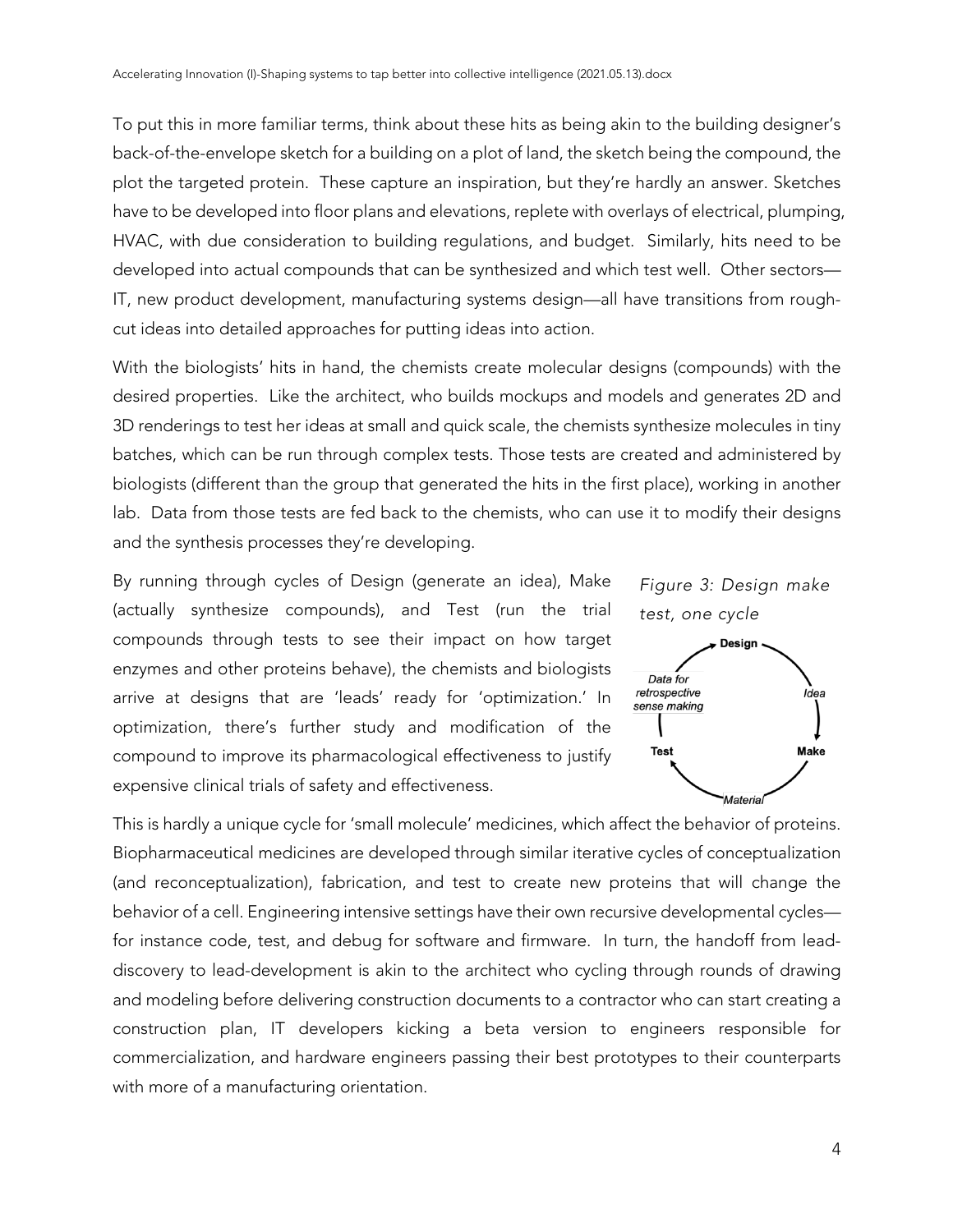|                    |                                                                                                                                                                                                                                                                                                           | Material                                            | Compounds          |
|--------------------|-----------------------------------------------------------------------------------------------------------------------------------------------------------------------------------------------------------------------------------------------------------------------------------------------------------|-----------------------------------------------------|--------------------|
| Stage              | Objective                                                                                                                                                                                                                                                                                                 | produced                                            | considered         |
| Target selection   | Find a cellular target protein on<br>which a molecule can be attached to<br>change biological behavior.                                                                                                                                                                                                   |                                                     |                    |
| Lead discovery     | Earlier stage: identify compounds<br>(called 'hits') which might attach to<br>the target and alter its behavior.<br>Later stage ('hit to lead'): Invent<br>molecules (and how to synthesize<br>them) that actually adhere to the<br>target and show promise of effect in<br>lab tests. These are 'leads.' | Micrograms,<br>µg, one<br>millionth of<br>a gram.   | 5,000 to<br>10,000 |
| Lead optimization  | Identify the most promising of the<br>leads and improve the process of<br>synthesizing them. The output is a<br>"candidate drug molecule."                                                                                                                                                                |                                                     |                    |
| In vitro studies   | Test the candidate molecule for how<br>well it performs in binding in the<br>cell, how well it acts against<br>(proxies) for the disease.                                                                                                                                                                 |                                                     | 250                |
| In vivo studies    | Test the candidate molecule<br>in<br>'animal models' for efficacy and<br>safety.                                                                                                                                                                                                                          |                                                     |                    |
| Preclinical safety | Animal studies to look for toxicity<br>(both target and off target).                                                                                                                                                                                                                                      |                                                     | $<$ 5              |
| Clinical trials    | Through three phases of study,<br>check for efficacy and safety on<br>human subjects.                                                                                                                                                                                                                     |                                                     | 1                  |
| Commercialization  | Produce at scale for commercial<br>distribution.                                                                                                                                                                                                                                                          | Megagram<br>(a million<br>grams $\approx$ 1<br>ton) |                    |

*Figure 4*: Steps in drug discovery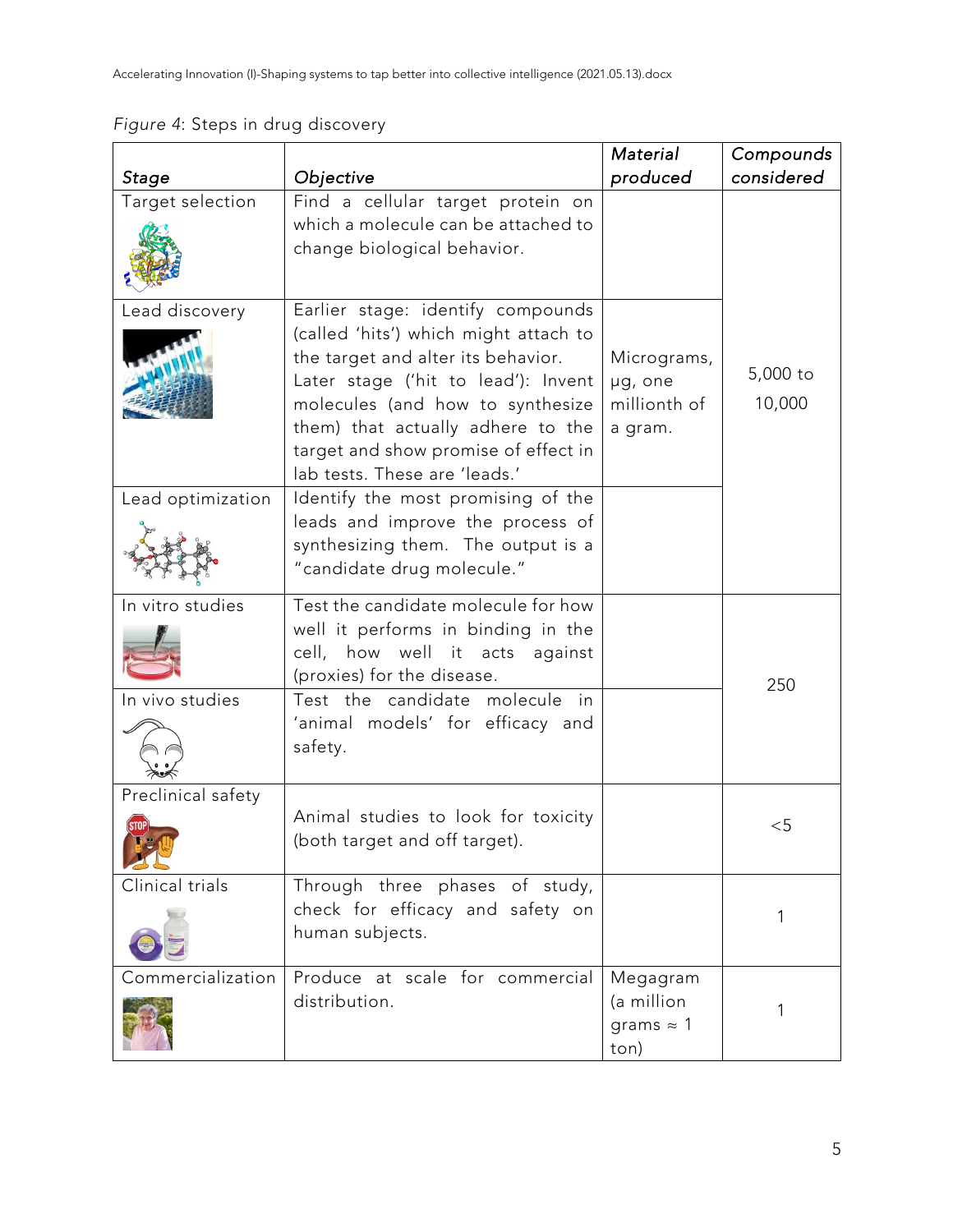As a start in figuring out where time and yield might be lost, the team made their best estimate of how long three Design-Make-Test cycles would take (a reasonable number of cycles for ideas to converge based on experience). Their data weren't hypothetical; they used times recorded for tasks on previous, successful programs. 51 days seemed a reasonable approximation. Surprise then when they compared their summation of individual cycle times with actual start and finish transit time. One ran more than 100 days, another more than 200, 2X to 4X greater than the sum of the parts. (We imagine many are the readers looking nervously at their shoes, thinking that they too have such disparities between intention and outcome.)





The team looked closer for cause, realizing that though chemists were busy, they were not well coordinated. Individuals were not really working towards common objective. An idea would get started and instead of being picked up immediately for the next addition of value, it was put aside before being completed. Instead, other ideas got inserted into the system, with more stacking up. [This is reminiscent of poorly synchronized industrial processes that become inventory heavy. A simplified flow might seem rational, A—to—>B—to —>C, when in fact the actual 'flow' of products is in and out of storage racks, occasionally spending time at a work station. (Diagram inspired by *Dynamic Manufacturing*, Fig. 7-2, page 199.)

*Figure 6*: espoused versus actual work flows.

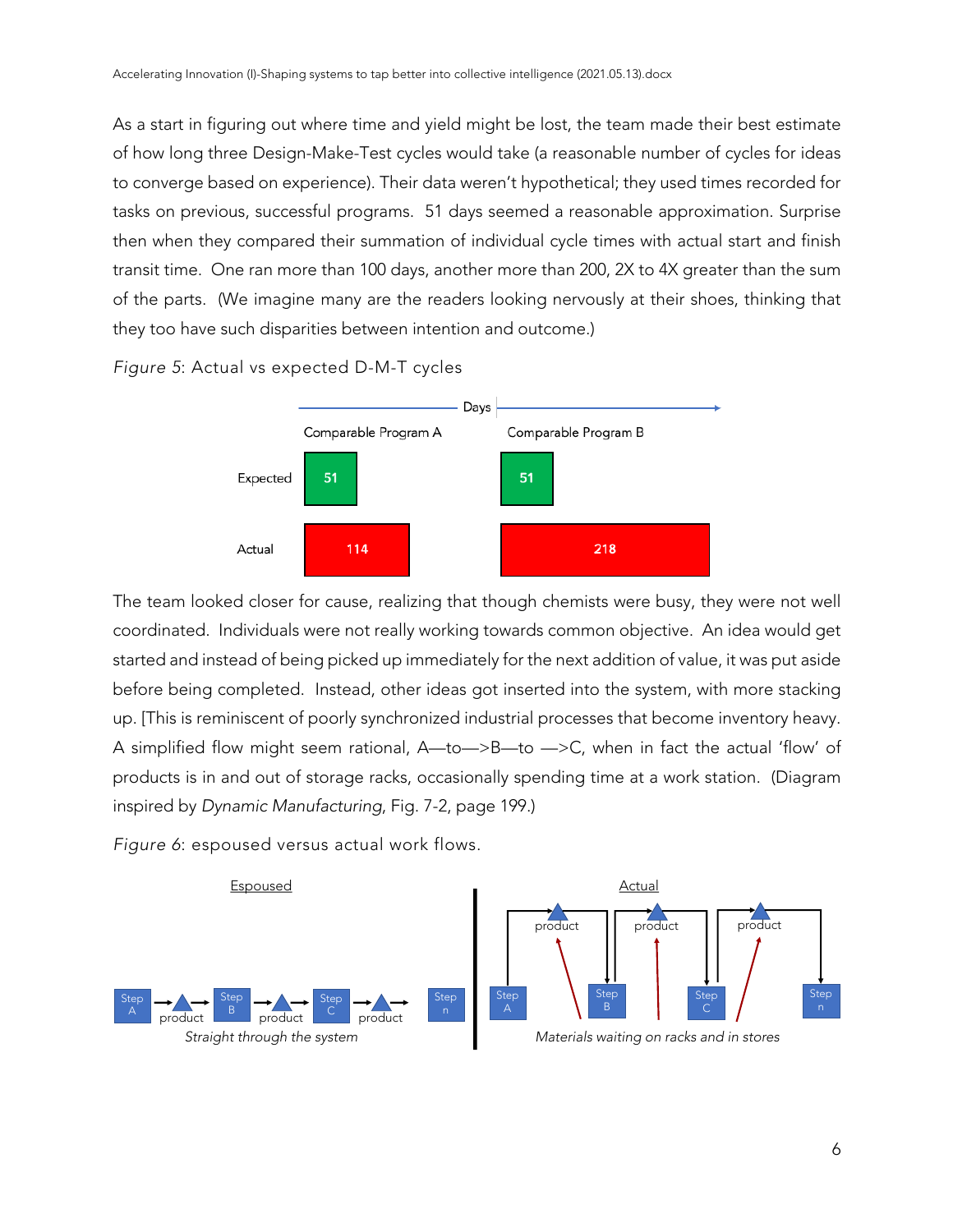[In the book, *Team of Teams*, these are called "blinks," the gap between when something was first observed, but that information didn't move through the system fast enough to be actionable. We'll see how the strategies employed by the drug discovery team, below, match those used by the special operations command to radically compress the time between sighting and action.]

## WHY TIME AND YIELD IS LOST

Here's why that happened. The company had groups formed around specialties—chemistry for different purposes, biology for different purposes, a variety of technical disciplines. Doing so makes sense. There's critical mass in having experts who can work together and economies of scale in using expensive equipment. Then, so long as there is clarity as to how the specialties fit together, we're consistent with the goal of increasing productivity and effectiveness.<sup>2</sup>

*Figure 7*: *Organizing by function or domain (I)with expectation of in silo collaboration and cross boundary coordination.*



Maybe good in theory, but not in practice. The problem was, how work flowed through the hands and minds of the various specialists wasn't terribly clear, and how different inquisitive tasks should be prioritized and staged wasn't so obvious.

That meant that scientists might pick up work based on what's next in line, what's most interesting, what's easiest, but not necessarily what's on the critical path. This is why you would get work going 'on and off shelves,' like in the right side of Figure 6, rather than flowing from start to finish,

<sup>2</sup> The book, *Leaders*, gives partial credit for Albert Einstein's enormous productivity in 1905 to Max Plank, who used his editorial position with *Annalen der Physik* to create a collaborative community which served as a sounding board.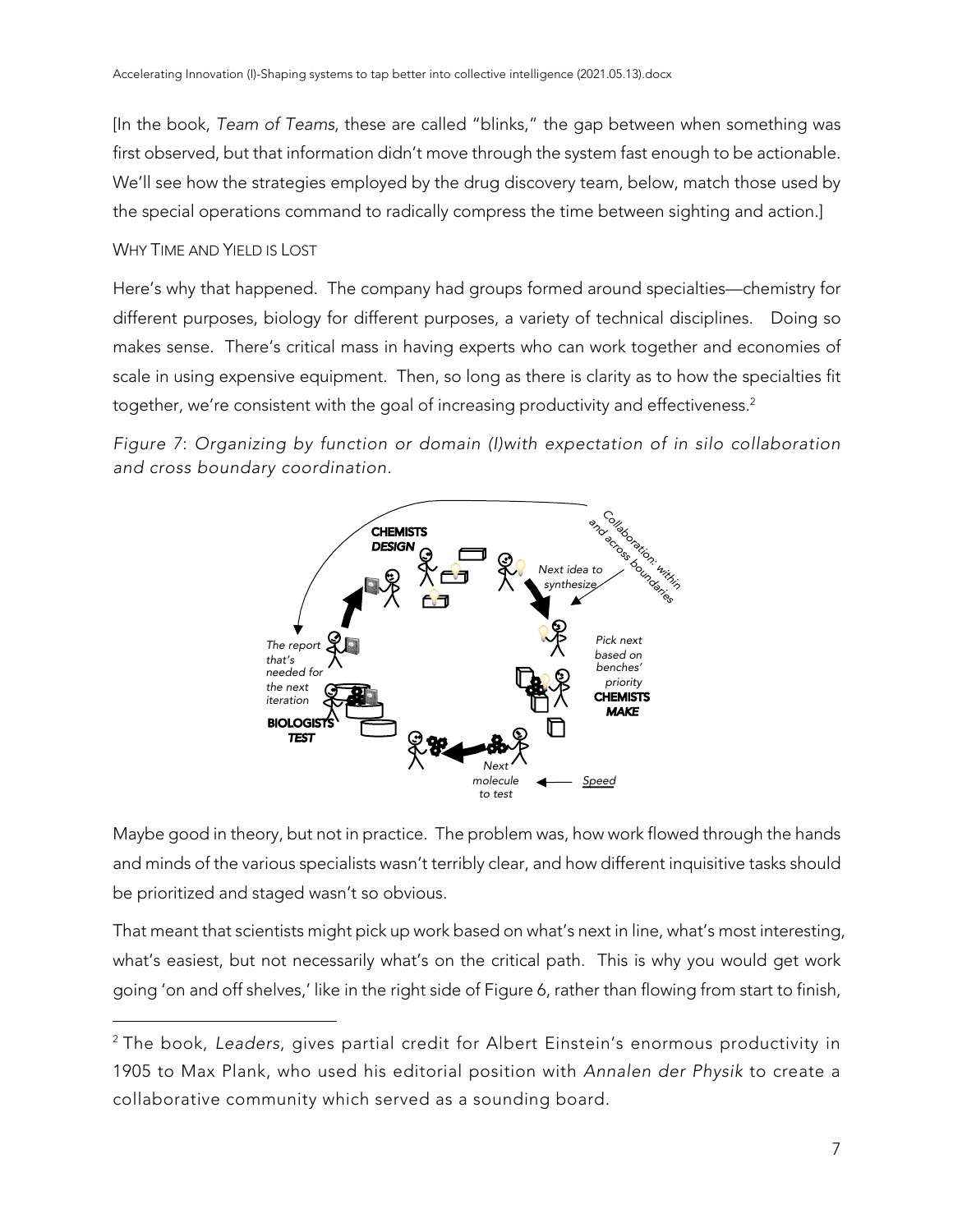uninterrupted. And, with flows of work not clarified, indicating what was done by whom for whom, isolation occurred. It wasn't even just across boundaries, chemists to biologists. It extended to disconnects even within silos, which, of course, is contrary to why we even form around specialties.

*Figure 8*: *Organized by function or domain (II) which become isolated islands*



As an example of poor contextual understanding and its consequences, a chemist had an idea for a molecule that he could make easily, but which wasn't critical. Since it was easy and interesting, he made it. This inadvertently pushed back design and synthesis of more critical compounds that he could have been doing instead. This would have been bad enough if this was just a chemistry and biology two-silo problem; however the process of getting a newly synthesized compounds tested in a biological assay also required contributions from other groups whose contributions are required to purify, dispense, route and archive these "extra" samples. This was, in reality, a wildly complex, multi-silo problem (or even more confounding multiple silos in multiple silos).

This problem of disconnect is hardly peculiar to these scientists, of course. Rife are situations were coders in the same department work in isolation, with someone working on a feature in which they take great pride, only to discover the feature wasn't even wanted. Or, as happened, a firmware debugger invested time and effort fixing something, only afterwards learning that a colleague had created a solution to just such a problem.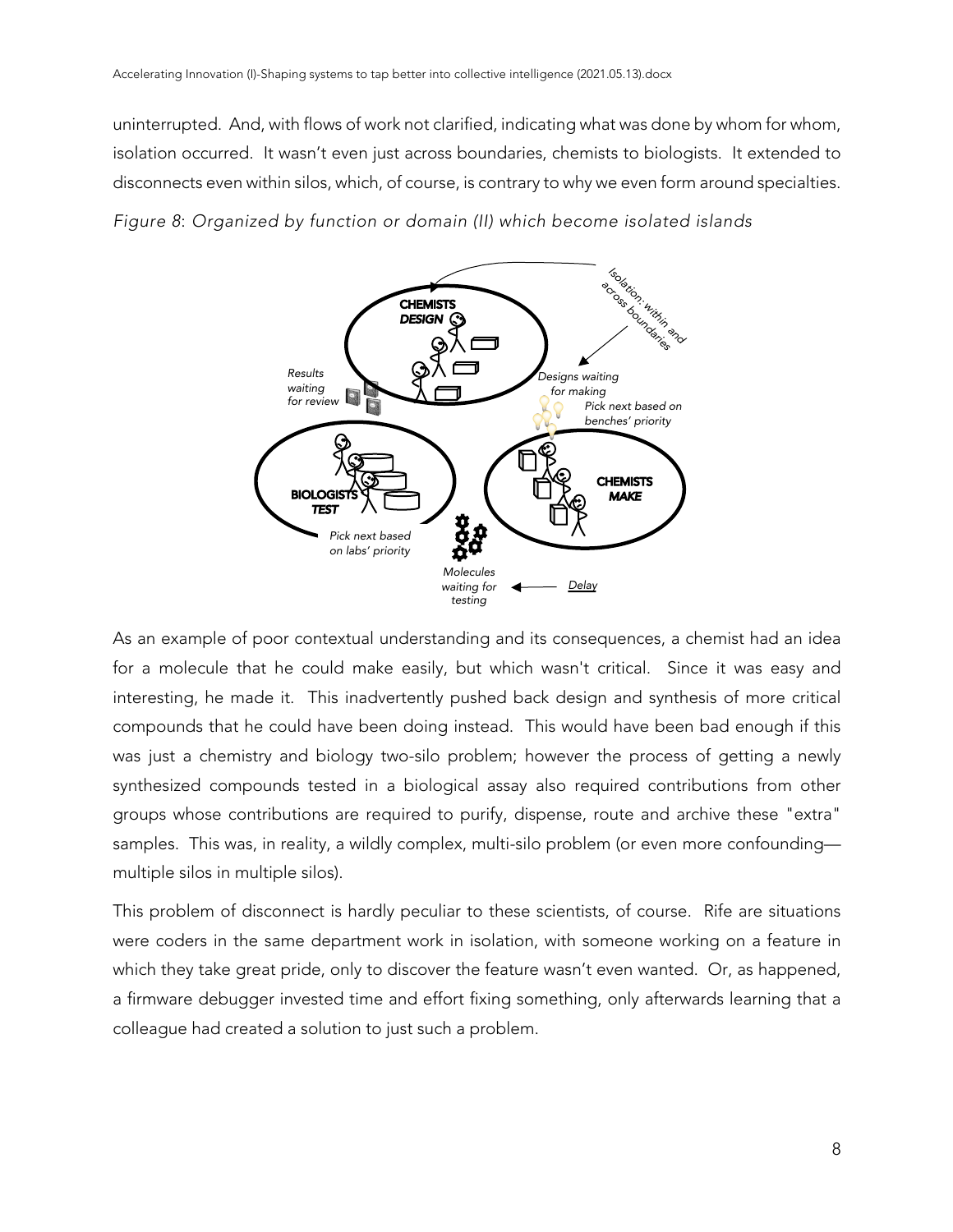# SIMPLIFICATION (CLARIFICATION), SYNCHRONIZATION, AND CHANGING THE CONVERSATION

The chemistry team lead arrived at a remedy that had impact on both speed and quality of idea development, because it allowed a much richer tapping of collective intelligence.

Before commencing this pilot program, she and the chemistry team mapped the development of ideas within and across the silos. If there were several compounds under consideration, who would be responsible for which was determined. If different portions of a particular compound needed attention, who would work on which section could be declared.

Bringing this back to our architecture example, this is like a design team coordinating attention about the handful of sketches that had to be developed into bona fide designs, or it is like that same design team splitting responsibility among themselves for different portions of the overall design—meeting rooms versus offices, cafeteria versus washrooms. There was benefit to this, in terms of a cascade of ever better collaborative, creative conversation.

But before we get onto that, let's just address two potential mis conceptions. First, this is not a question of the chemistry lead being more clear and more forceful in establishing priorities and responsibilities, as if the solution to time and yield in this complex, collaborative, conceptual work was just some cliched table-top banging. First, no matter how hard the pounding, most likely the chemists would have pushed back, their professional pride affronted. They all had PhDs too and years of bench-time doing cutting edge work. Even if such theatrics actually were effective, the ideas would have been hers alone, reflecting individual, not collective intelligence.

Second, some might say that this is just a matter of constructing a 'value stream map' or 'process flow.' To that, yes and... Typically such diagrams are created to capture the 'tasks' in a process, the steps on the pathway from start to finish. That informs discussions like: "Do we have the right tasks?" "Are they in the right order?" "Are there <non-value adding> tasks that can be removed?" (a big issue in the 'remove waste' ethos of the lean community?" "Are there tasks that are too slow, so are bottlenecks?" (a big issue in *The Goals* 'theory of constraints.')

*Figure 9: mapping flow to highlight where collaborative conversation should occur.*



Typical: is the task structure right?



This: are the right conversations occurring over gaps in the task structure?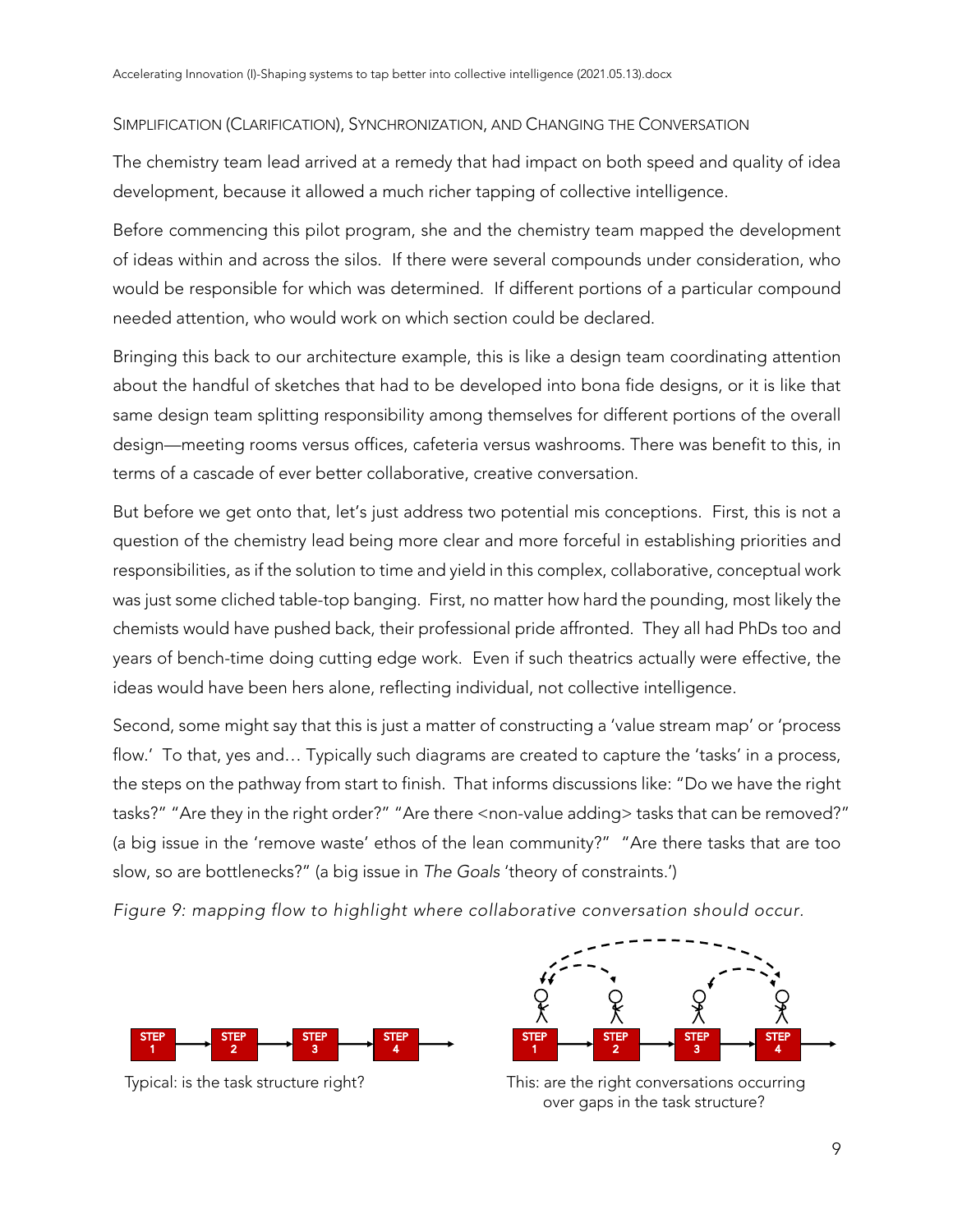Those were issues not to be dismissed. However, the prominent issue for the chemistry lead was not just whether the tasks were assigned; it was whether people with particular responsibilities knew with whom they were in a relationship to have the productive collaborative creative conversations. If the typical map focuses on the boxes (in the left side of the drawing), this effort was to make sure that the connective tissue was in place and was healthy.

Mapping the work flow (development of ideas) within and across functional units (chemistry and biology) led to a cascade of improved collaboration, which is listed here and developed below.

- 1. Context: By helping scientists see where each compound being developed fit into the larger program and where different portions of a particular compound fit into its development, data could be used collectively, not just individually to set priorities.
- 2. Low cost 'table top' thought experiments: Conversation about harmonizing on priorities created the chance for powerful thought experiments as precursors for actual experiments in the laboratory.
- 3. Harmonization/synchronization: With shared priorities more obvious, work within and between labs could be better synchronized.
- 4. Collaboration: Better sense of within lab and across lab priorities plus better synchronization of work created the opportunity for better collaborative problem solving. Rather than just 'ship' data from the biology lab to chemistry, the biologists started attending sessions to explain subtleties.
- 5. Expansion of collaboration and synchronization: as the work among chemists and between chemists and biologist become more tightly meshed, opportunities to sync with other elements of the overall workstream became apparent.

What we'll see is that the 'simple' act of identifying relationships invited collaborative conversation, which revealed opportunity for even more communication structures and collaborative mechanisms.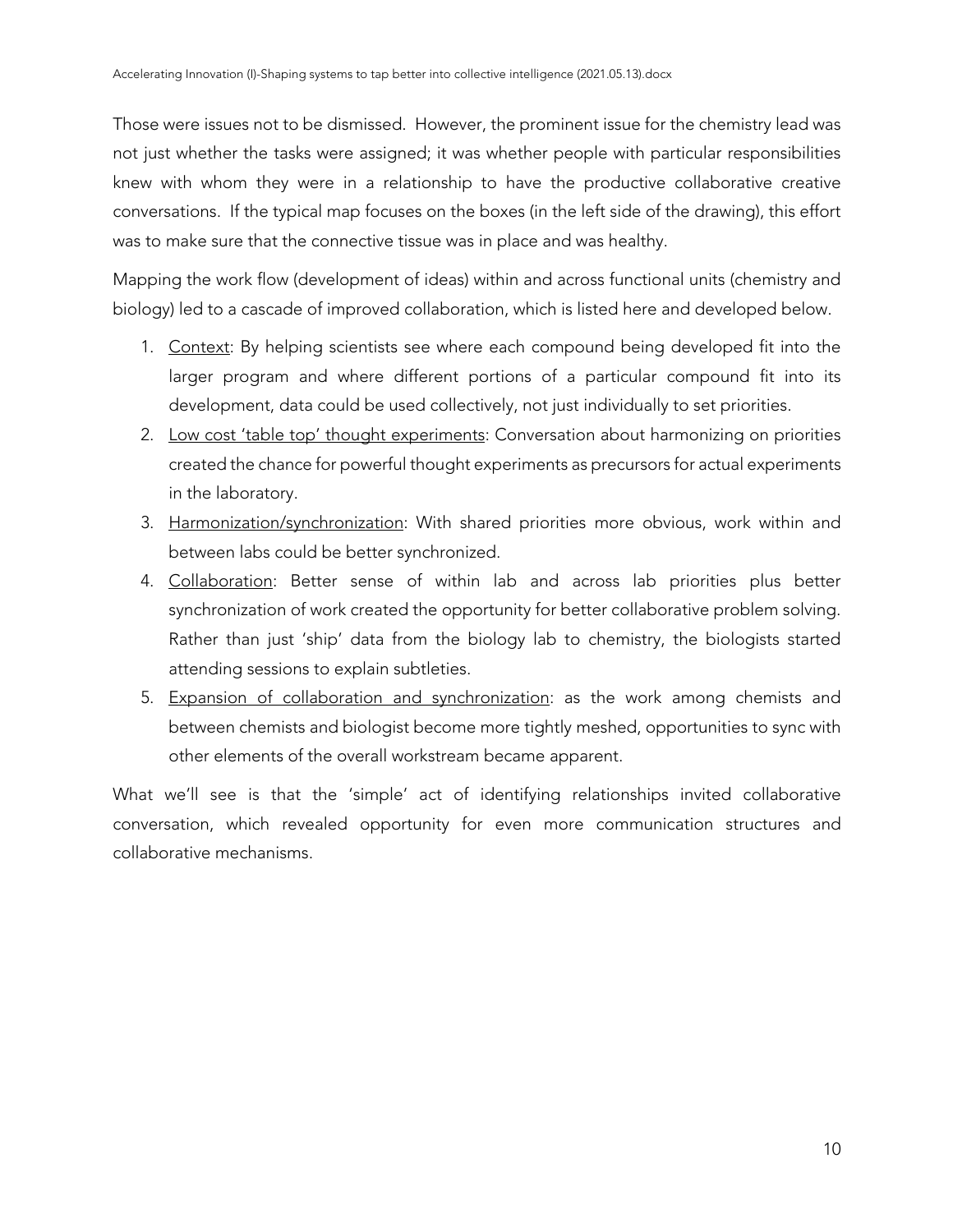*Figure 10: expanding and improving the range of collaborative conversations (Figure 1 reinserted for convenience).*

3 and 4: Cross boundary collaboration and synchronization 5: Increase number of specialties in synchronized collaboration



0: Initial: Isolation within isolated silos 1 and 2: Collaboration and thought experiments in specialties





#### 1: CREATING SHARED SENSE OF LARGER CONTEXT

Making clear who was dependent on whom for what information created opportunity for collaboration and integrated problem solving that previously had been overlooked.

Within chemistry, the team starting talking through the overall objectives of the program, prioritizing compounds and aspects of different compounds as first, second, third to go through the system. [As for translating this to other fields…this is akin to the coders having collaborative debate about what feature had to be prioritized, what the test data meant for individual features and how the system was coming together. This is akin to an architectural team prioritizing drawings dependent on from which sub-contractors' bids are needed, to which regulatory authority information is owed, etc.]

Scientists knew with whom to work on the design of which compounds and where help was needing creating or running a synthesis. When data came back from biology, it could be discussed in the larger context of the program, not just what that data meant about the individual compound, but how the compound fit into the larger body of work. The same logic applied to the biologists developing and conducting their tests and generating and interpreting their results. That helped overcome stagnation and added to speed. It wasn't quite yet the trees being able to see the whole forest, but at least their perspective was starting to widen.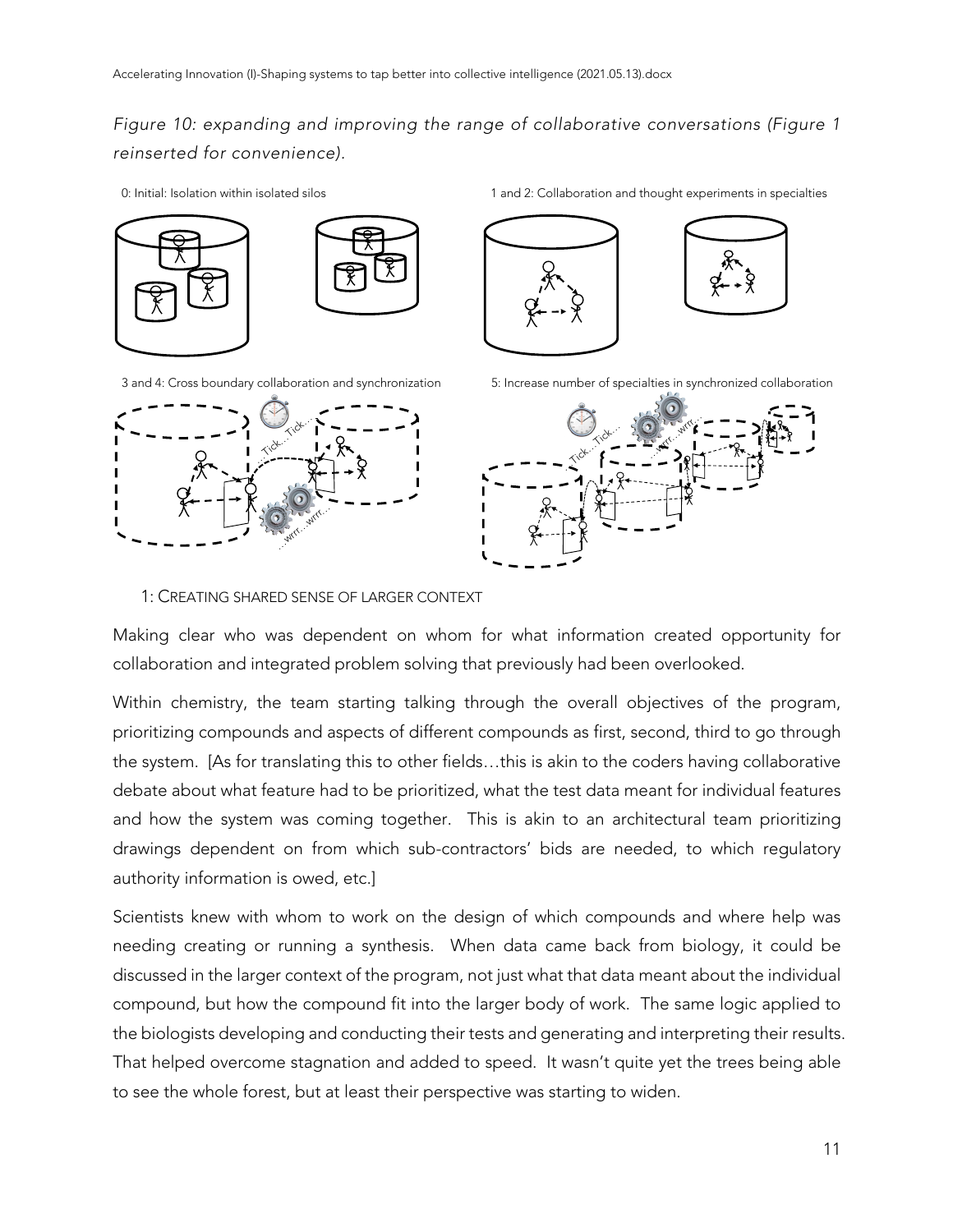### 2: CREATING CHANCE FOR 'TABLE TOP' THOUGHT EXPERIMENTS

With the chemsists discussing prioritization of different compounds, they created the chance to discuss with more clarity the motivating rationales for competing points of view. In effect, the team was able to do 'table top' experiments, bona fide use of the scientific method, even before they went through the time-consuming physicality of making and testing. Someone could offer that they'd done trials based on similar assumptions and they had reason to believe there was validation or

*Figure 11:* Design Make Test ….converted to… Design + Hypothesis Make Test



refutation. So, designs were already iteratively refined before being made and tested. $^3$ 

## 3: CROSS BOUNDARY SYNCHRONIZATION

With chemists now using meetings not just for updates but for bona fide constructive give and take, data from biology labs had greater value. The data wasn't just used by individuals to update their understanding of their own efforts. Rather, that data could give better understanding of how individual compounds were aligning within the larger mix. This meant shared priorities could be updated and collective creative efforts realigned.

<sup>&</sup>lt;sup>3</sup> When actual data came back, it was not screening of a particular molecule as pass or fail. Those reports helped build a repository of validated ideas to be reused and refuted ones to be avoided. Similarly, when the boundary crossing discussions between biology and chemistry picked up, the back and forth about "why this compound?" "why this test?" and what was validated or refuted by the test data could become richer too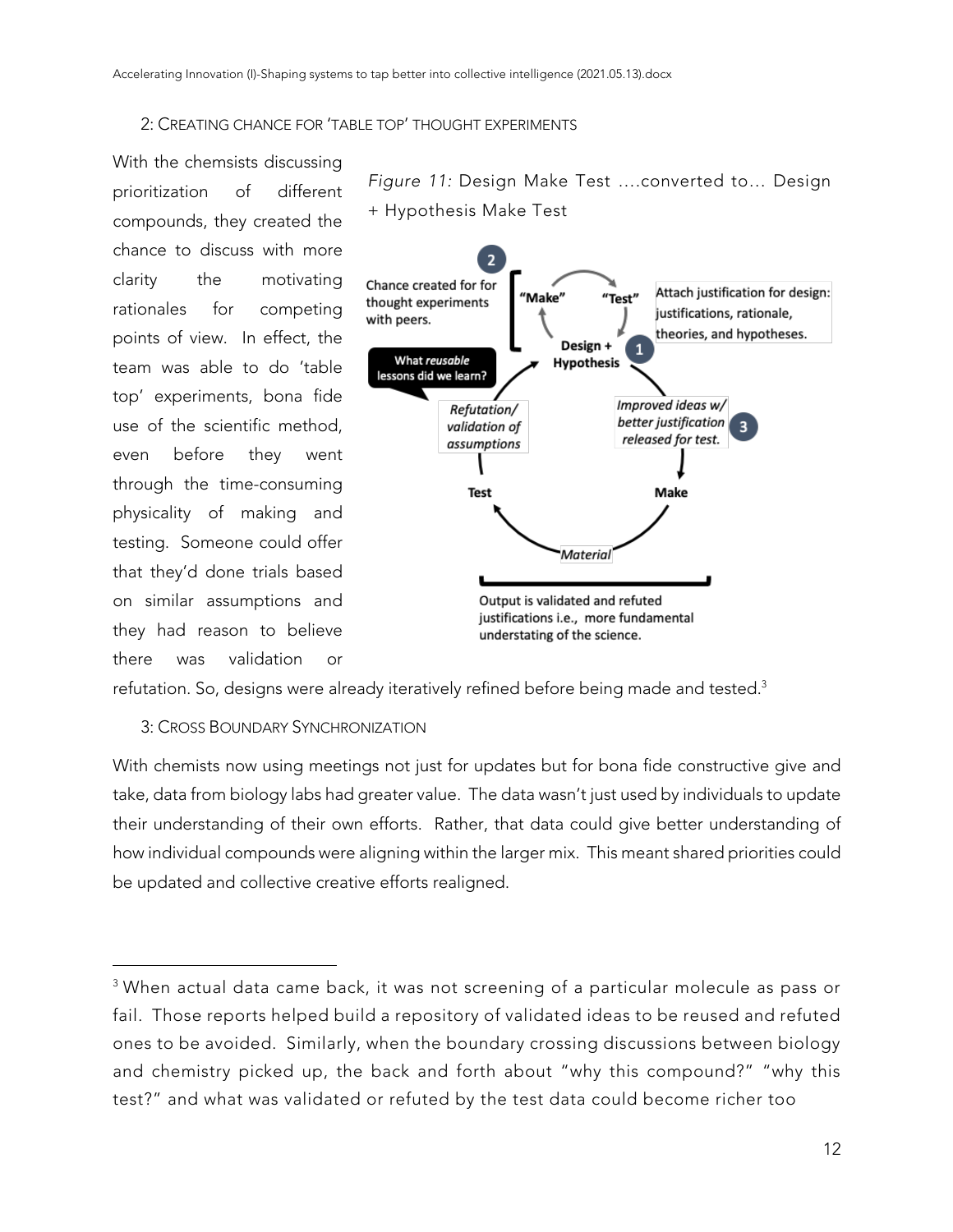Because of this, once the chemists starting putting the biologists' input to better use, they became more sensitive to synchronizing their own internal discussions with the arrival of new information. Rather than meeting every other week (which largely had been just individuals giving progress reports on their own work), they starting meeting every week for the shared discussion of the group's overall effort. After increasing the frequency with which it held meetings, the team then shifted when they met to align better with when the biologists' reports arrived. That way, there'd be less latency.

## 4: CROSS BOUNDARY COLLABORATION

With biology data being discussed more frequently, more quickly and with more energy, the chemists started realizing that the data needed contextualization. So, the next modification was having the biologists participate in the chemistry meetings. They'd give deeper explanation of how and why particular tests were developed to measure the impact on some protein's behavior, and they could give a richer explanation of how to interpret the data. With that widening of communication bandwidth, what next emerged was the opportunity for the chemists to explain with greater nuance what they hoped to learn from the biology lab. So, when the biologists developed tests, they were better informed about the reactions for which they were screening.

# 5: EXPANDING THE COORDINATION, COLLABORATION, CONVERSATION TO OTHER SILOS

There was cascading benefit from collaborating and synchronizing better, to tap into collective intelligence. Initially, recall, it was within the chemistry lab that people became increasingly sensitive to how individuals' work fit into a larger whole. That heightened their awareness of how they could better sync the chem lab's efforts with those in biology—both in terms of timing and content. That made it obvious to synchronize better with purification.

Eventually, this sensitivity to timing and content expanded to the group responsible for the safe, reliable provision of raw materials into the labs. Now that the labs were operating at higher tempo and more predictable cadence, their sensitivity to the right materials in the right place at the right time rose too.

That tapped the creative involvement of the head of chem stores. He engaged with the technicians for whom he was responsible, collectively harmonizing flows of information, location of materials, means of delivery so it was easier to be supportive of the labs' work. Then, with chem-stores operating too at a higher tempo and with coupled cadence, attention was turned to spanning the boundaries with external vendors to better tune the ordering and delivery of sophisticated materials needed in the various labs.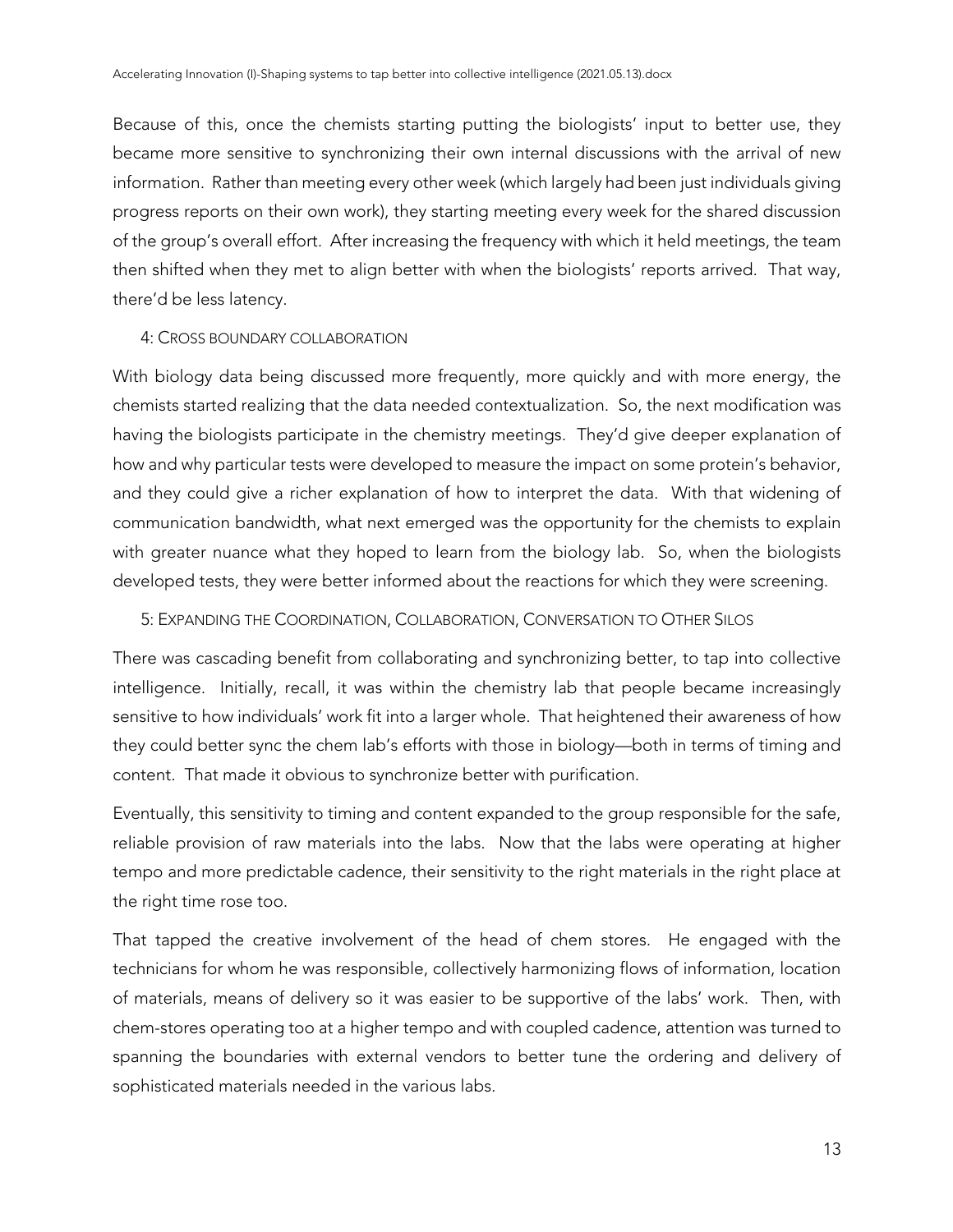Back to a point with which we started this paper, that the invention of therapeutics is a lofty undertaking, one that should both deliver value to society and also provide pride in important work done. Tighter integration of chem and biology labs, linking both to purification, and then onto chem stores and external suppliers meant that more and more people had direct and more obvious connection to the endeavor of providing comfort and cure to those in need.

### STABILIZING TO REDUCE DISRUPTION

You might notice that there was potential for substantial increase in conversation within and across boundaries, much of it opportunistic, based on data that was discussed or other knowledge that got shared. Were scientists to be too tightly scheduled, there wouldn't be time for these extemporaneous inquiries.

To protect against such a risk, the lead chemist changed how she assigned work. Rather than fully loading chemist's schedules, the assigned work load was tuned to 85%, with the remainder left as 'slack time' for extemporaneous activity. If someone needed more time for their own efforts, to confer with a fellow chemist or to consult with a biologist, they'd have it. If they needed less time, they could cover an ancillary topic or lend help to someone in need. These mechanisms where stabilizing, keeping local problems from persisting where they were first experienced and keeping them from spreading systematically.

## RESULTS OF EXPANDING AND ENRICHING THE CONVERSATIONS TO TAP COLLECTIVE INTELLIGENCE

There were positive consequences from structuring processes so workflows were more clearly defined, with better synchronization across priorities, with collaboration over exchanges, and with slack and support to provide stability.

In previous benchmark programs, start to finish (hit to lead) was about a year. This program completed its hit to lead journey in six months. Not only that, the benchmark programs required some 60 Design-Make-Test cycles. This program required on 19.

*Figure 12: Impact*

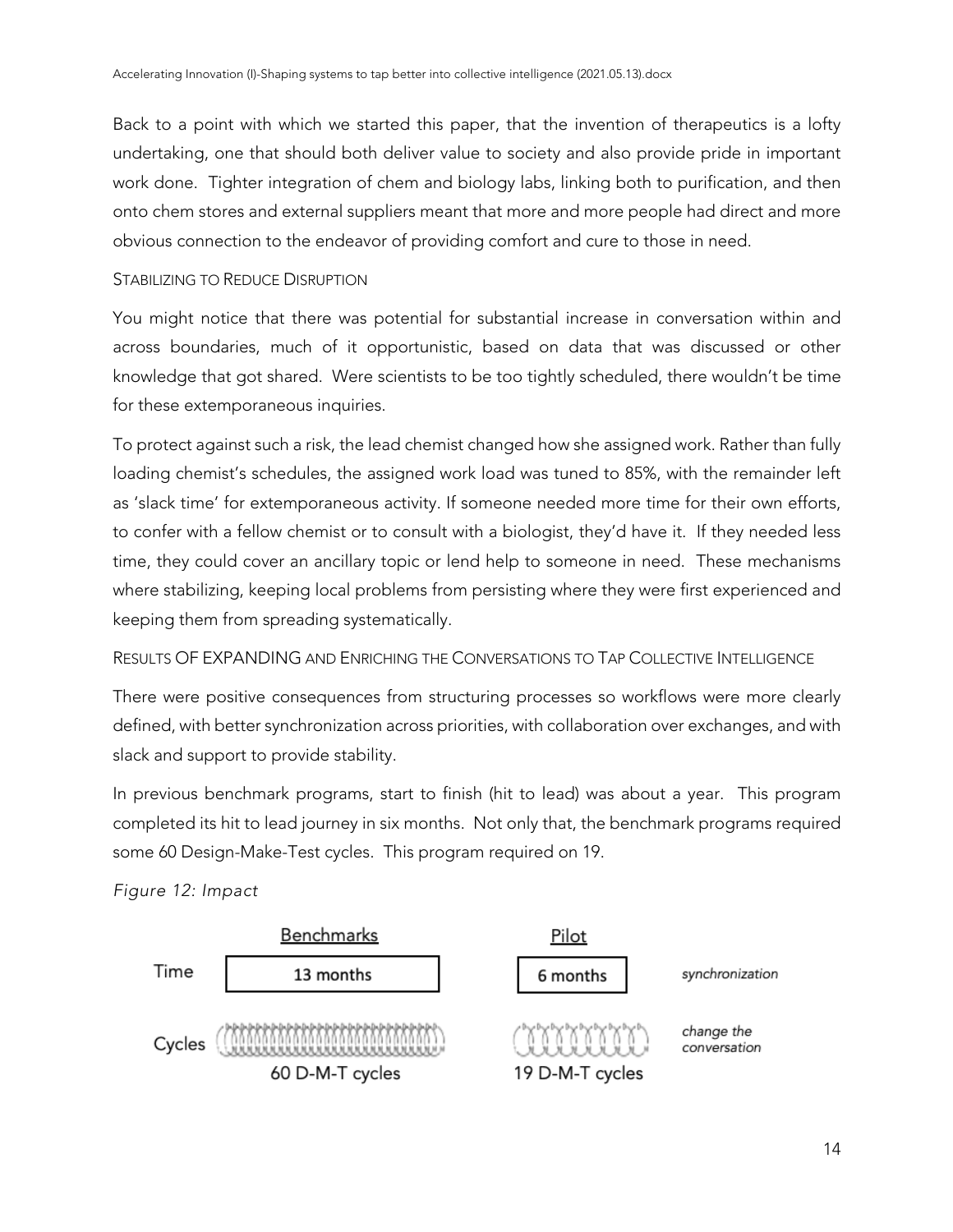Not only had the team of chemists, biologists, and technicians worked less hard and a lot faster, they had better results. Chemistry had been handed more hits to consider (i.e., their start point was more ambiguous, less certain as to where to begin), yet they delivered more promising compounds to the lead-optimization group, each with better metrics than typically was the case.

These are non-trivial results. Imagine the societal benefit if this six-month acceleration could be preserved and even multiplied through lead-development and the several stages of clinical trials. It'd mean getting treatments to patients, months if not years faster than currently the case. And the benefits to the companies able to do this would be enormous too. With any therapeutic, the benefits of being first to market rather than second third or fourth are enormous in terms of percentage of potential revenue. Every extra *day* under patent protection is worth millions.

# FROM SPECIFIC TO GENERAL

This transition from hard work and low yield for conceptual efforts to conceptual work that requires less work but has higher yields faster is not just the experience of these scientists. Pratt and Whitney took a similar discipline of making explicit the flows of work required to design a jet engine. After the company had a series of costly loses in contests, the pilot program of 'engineering standard work' won the F-35 program, with revenue at \$10M per engine for an expected 3,500 aircraft, plus service parts and maintenance. $^4$ 

The US military's Joint Special Operations Command found itself unable to maintain an operational tempo adequate for fighting al Qaeda in Iraq effectively. The root cause of the problem were different specialists (i.e., Army Rangers, Navy Seals, CIA analysts, etc.) working within their silos, but without a shared sense of prioritization and appreciation of the (informational) needs fore and aft. Making clear the flow of work—from data being gathered in a raid, through that data being converted into meaningful intelligence in analysis, ending up in planning of timely missions—led to a multifold improvement in operational tempo, efficacy in finding the targets and conducting successful missions, all without adding people or materiel. $5$ . These exact themes are what has led to disastrous software projects, often involving thousands of software engineers; and the same types of techniques described in this paper also are what

<sup>4</sup> See chapter 5, *The High Velocity Edge*, for details.

<sup>5</sup> Based on *Team of Teams* plus conversation with the authors.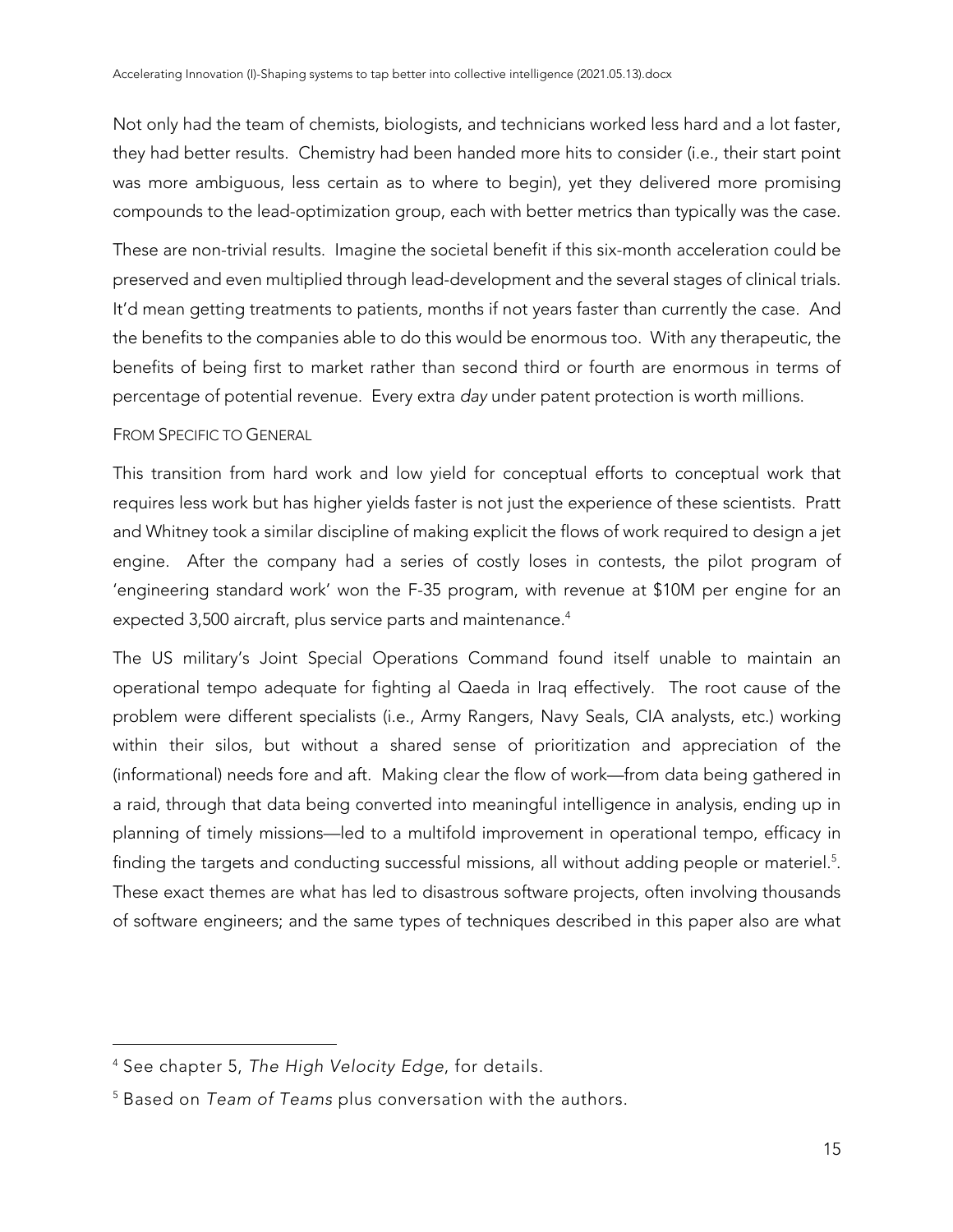has led to orders of magnitude increase in productivity, often described as Agile and/or DevOps, pioneered by the tech giants in the 2000s (e.g., Facebook, Amazon, Netflix, Google, Microsoft)<sup>67</sup>

In fact, if one goes back to Taiichi Ohno's 1978 explanation of Just in Time, one might think that his advocacy for linear flows versus job shops, and cleaner direct connection between adjacent steps versus centralized production control was out of concern for equipment utilization and material flows. After all, he'd evolved his management thinking in an engine plant and he was the architect of a system for managing the manufacture of automobiles. Yet, Ohno's primary concern was returning time to people so rather than mindlessly managing inanimate objects, they could devote their creativity to understanding the products and processes for which they were individually and collectively (collaboratively) responsible.<sup>8</sup>

Common across these several examples and others is people spending too much time figuring where they fit in to the larger whole, tracking down the information they need to do their work, and having to be accommodating of inputs they receive (e.g., data scrubbing), the arrival of which seems arbitrary. The solution in each of those situations was to give clarity as to what was the necessary flow of work (who had a mutually dependent relationship with whom, making more linear those flows were possible, with leaders facilitating the conversations about common priorities, roles and responsibilities, and relationships within shared dependencies, all to increase the productivity and ease of integrating the contributions of many into a well-functioning collaborative whole.

In these and other instances, the liberation and application of people's creative energy to do things of great value was amplified magnificently.<sup>9</sup>

<sup>6</sup> *Microsoft's Secrets: How the World's Most Powerful Software Company Creates Technology, Shapes Markets, and Manages People*, 1995 and "How Microsoft Makes Large Teams Work Like Small Teams," *Sloan Management Review*, Fall 1997.

<sup>7</sup> *Accelerate: The Science of Lean Software and DevOps: Building and Scaling High Performing Technology Organizations*, Dr. Nicole Forsgren, Jez Humble, Gene Kim

<sup>8</sup> Ohno, Taiichi, *The Toyota Production System: Beyond large scale production*, (English) Productivity Press 1988.

<sup>9</sup> Development of covid vaccines: While waiting for a covid-19 vaccine was painful socially, economically, and medically, that we've several in wide distribution only but a year after the pandemic was recognized as such is remarkable. That speed is consistent with the model we're developing about simplification of workflows to make for more